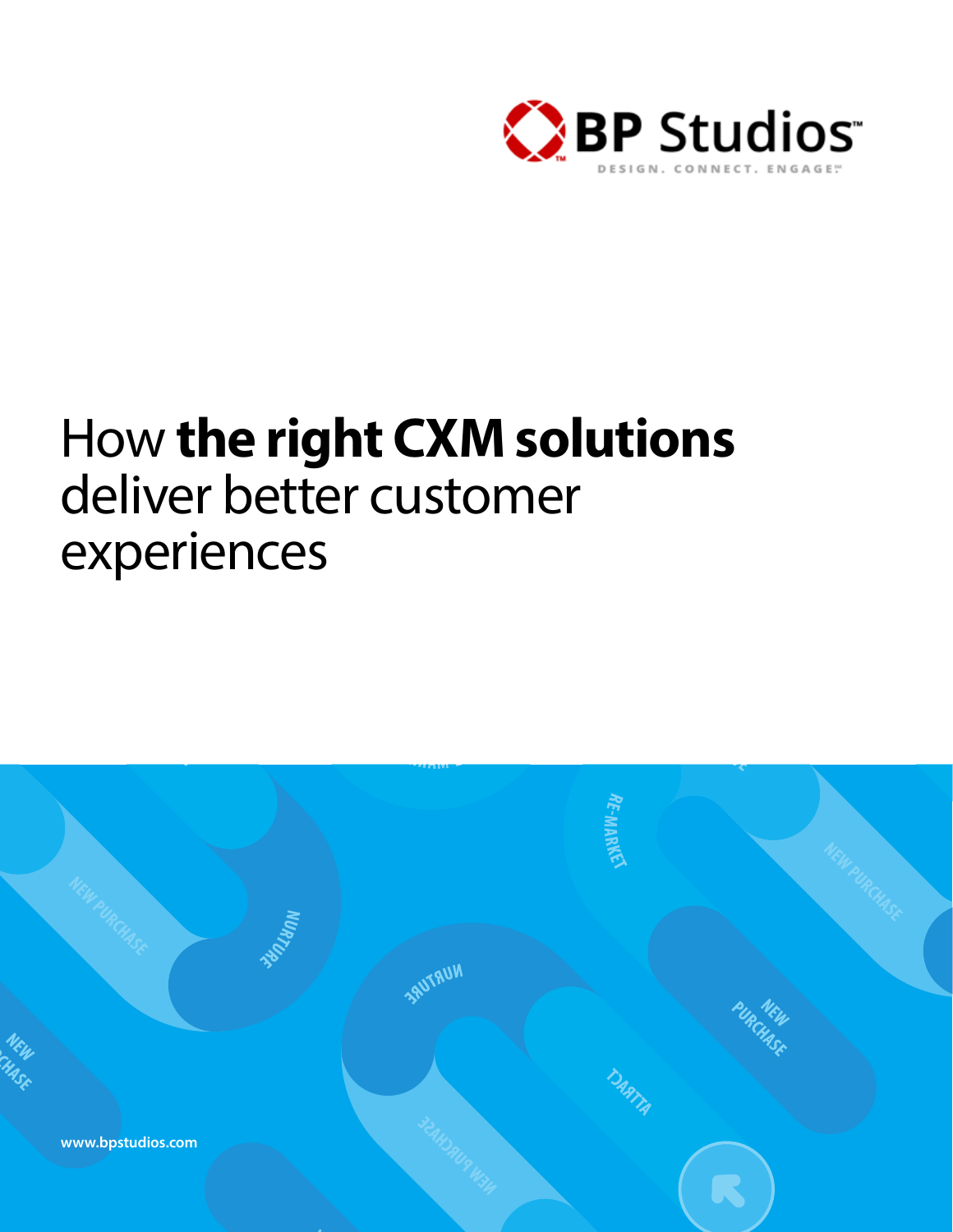## **Delivering Consistent Customer Experiences Anywhere**



## **The Real Customer Experience**

The customer can be considered the single most important factor for company success. Truly understanding more about different kinds of customers and their needs provides a formidable competitive edge for any company. A customer's experience with a company comes from the sum total of all interactions before, during and after purchase decisions. Most of those interactions are part of the buyer's journey, which largely consists of digital touchpoints across multiple channels.

Customers now choose how they will interact with companies and on which channels. Single customer buyer journeys are frequently multichannel, with multiple touchpoints. But customers see their interactions as one experience, so companies must provide consistent – and frictionless – interactions across all channels of engagement. Companies that value customers have to proactively enable positive interactions no matter where they take place.

Customer Experience Management (CXM) is, first, a strategy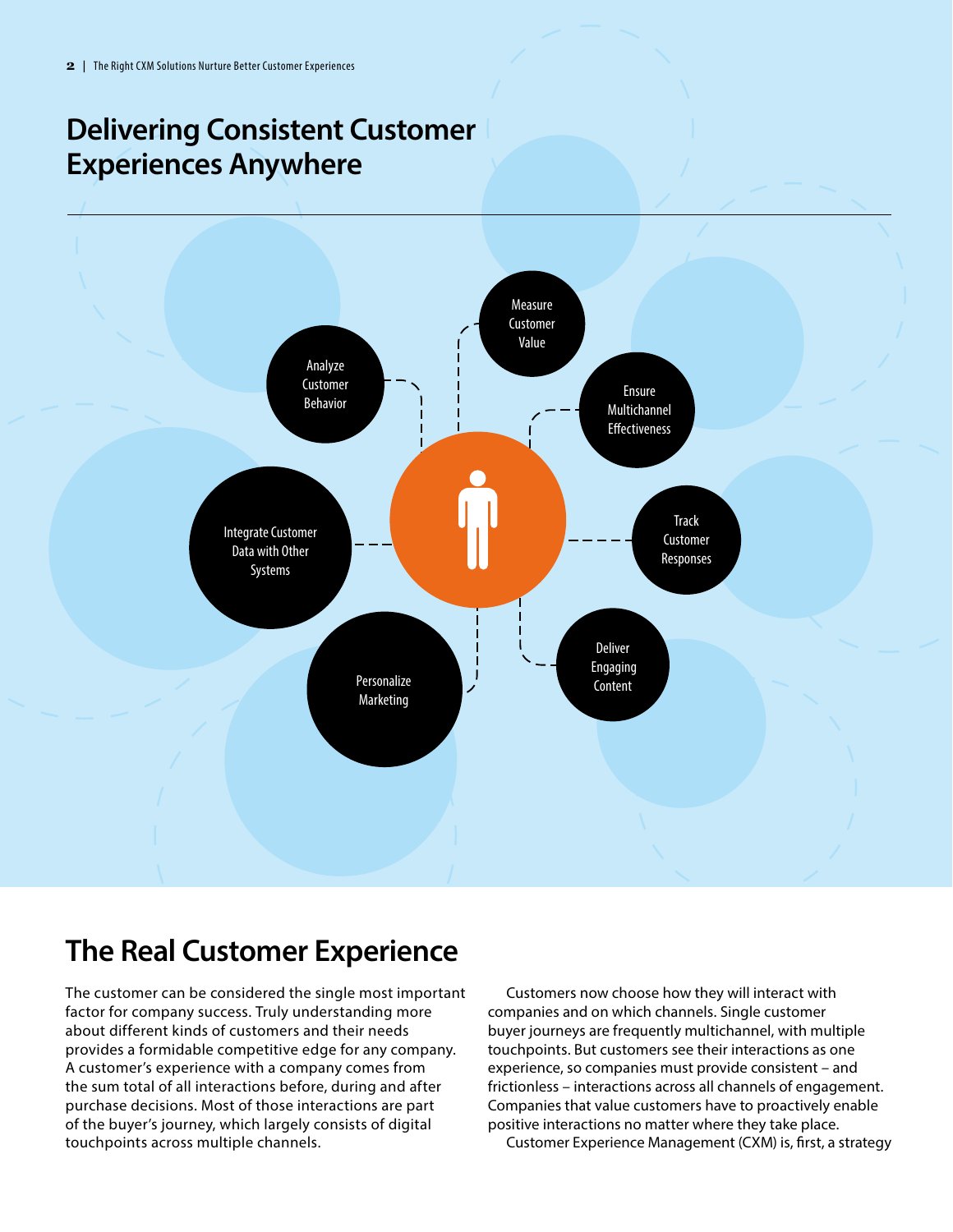to continuously improve customer interactions during the entire customer lifecycle with a particular company in ways that will increase the lifetime value of customers. A good deal of a CXM strategy is made possible with sophisticated technologies. These technologies work to make customers more real as individuals, so that companies learn more from each interaction, and can add more of a human element to those multichannel interactions.

Great customer experiences frequently lead to increased customer trust and loyalty, and longer term customer retention. Customers often spend more money with companies that provide superior experiences. And companies that nurture exceptional experiences create something money can't buy: customers as passionate brand advocates.

## **Buyer's Journey: Customer Experience Touchpoints**

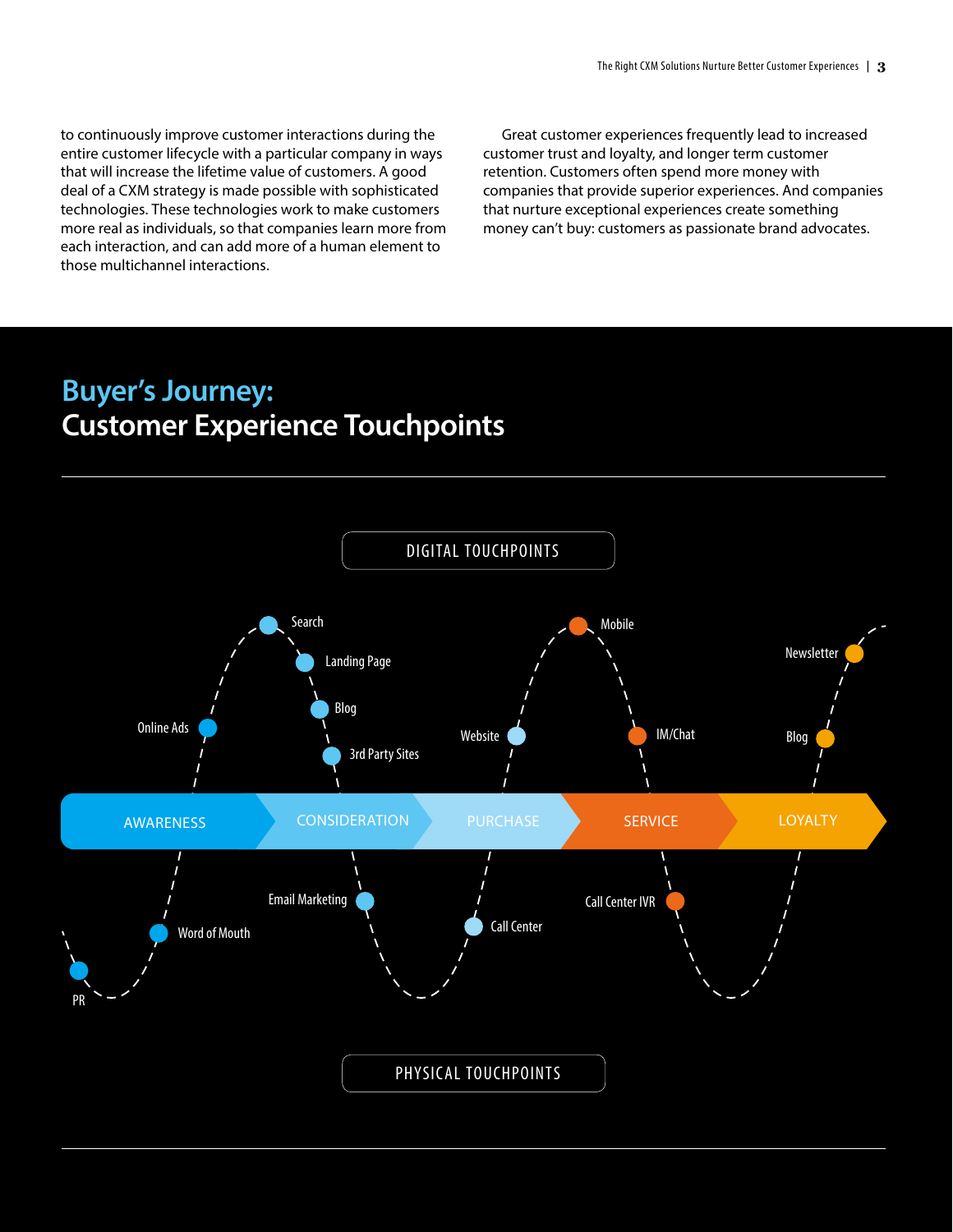### **CMS and Content Strategies at the Heart of the CXM Platform**

The use of websites for brand identity, marketing and eCommerce has become pervasive. Behind these websites are content management solutions (CMS) that run the gamut from basic to complex. However, the digital era has created a whole new buyer's journey requiring multichannel management that most traditional web CMS aren't adequate to handle. It's not about an anonymous visitor to websites anymore, but about the new proactive customer with specific interests, needs, and expectations.

SOCIALMEDIA

It's also important to remember that the corporate website is still a top destination of customers on buyer journeys. A sophisticated CMS is a compelling tool for creating engaging websites that factor strongly in positive customer experiences, and to manage the delivery of the right content to each visitor, on any device, anytime. The CMS comprises a key component of an integrated CXM platform.

A robust CXM platform is instrumental for managing and supporting the digital interactions of buyer journeys, and to help companies address the crucial importance of

positive customer experiences. More and varied technologies are needed to handle the complexities of interacting with customers across multiple channels, and to improve all interactions with customers over time. Companies now must quickly understand needs, and then give customers what they want when they want it.

CXM Platform

Multichannel Interactions

Content is the integral element for virtually all stages of the buyer's journey, as well as for important CXM capabilities such as marketing automation. Well-designed marketing automation processes should drive an endless appetite for content. Highly successful marketing automation pivots on content segmented by customer attributes, to deliver the right content to the right customer at the right time.

Digital marketing and CXM are intricately entwined with content marketing strategies that map content to phases of buyer journeys. CXM solutions take on greater significance particularly when integrated with the CMS and content marketing processes for intelligent content delivery that reflects real insight for each customer segment.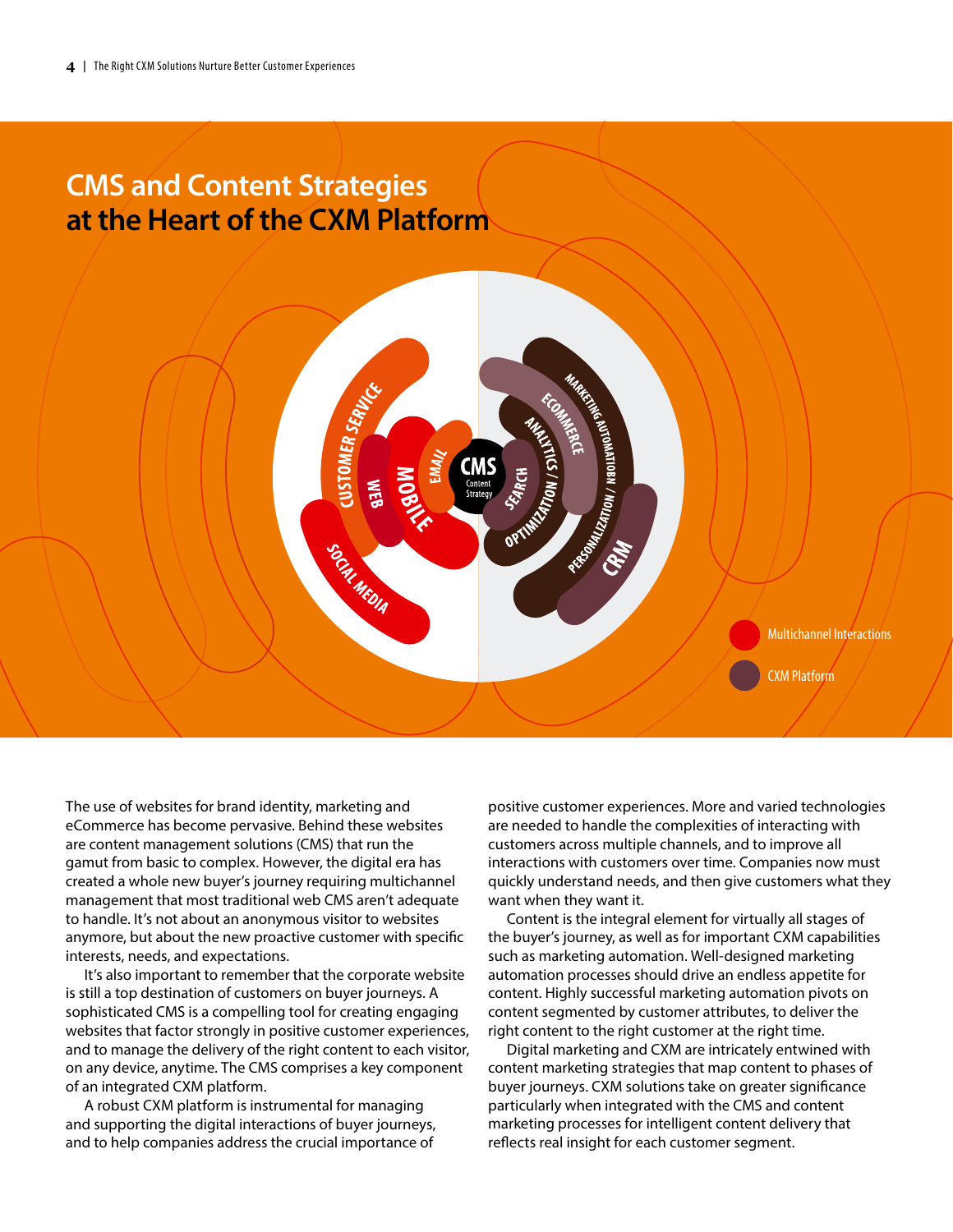### **Nurturing Customer Experience Excellence**

Strategies to open the door to customer experience excellence require an integrated CXM technology platform to help manage and understand experiences across customer touchpoints, to integrate efforts for improving customer interactions, and to unify functions such as marketing and sales to better serve customers. The CXM platform is indispensable for successful multichannel digital marketing: content is used effectively for engagement, analytics reveal deeper insights, and capabilities like lead nurturing and marketing automation make sure that each customer is wellsupported at every point of buyer journeys.

CXM technologies are instrumental for the orchestration of consistent messaging across all channels. Marketers can create automated unified campaigns that work well across multiple channels (websites, email, social media) to better nurture, engage and respond to customers anytime during the buyer's journey. Integrated marketing processes improve the outcomes of marketing initiatives by eliminating redundant and irrelevant marketing activities, and utilizing customer intelligence for better targeting.

Frequently, a customer has traveled through most of the buyer's journey before deciding to talk with the sales team. So companies must ensure the right engagement with the customer to help movement towards a buying decision,

through intelligent and automated lead nurturing processes. Manual processes could never scale to meet the demands of sophisticated and targeted lead nurturing that is made possible by a CXM platform.

More attention should be paid to personalized communications with customers that work well for a particular channel of engagement. But personalization can only be effective with accurate, up-to-date information on customers, products, channels, locations, and other relevant data domains. Channel appropriate personalization is a key ingredient for nurturing positive customer experiences.

A CXM platform is also an agile hub for critical integrations with other systems, to access all customer data wherever it is stored. A complete and continuously updated customer picture is now available to sales, marketing, products teams, and management, through CXM platform integrations with systems like CRM, other analytics processes, and customer service applications. The CXM platform also helps with the integration of channels for better awareness of customer touchpoints and customer-preferred interaction channels. Obviously marketing efforts are more fruitful when each customer is better understood in terms of responsiveness to marketing and sales efforts, buying behavior, purchase outcomes, and other buyer's journey milestones.



### **Optimize CXM Throughout Customer Lifecycle**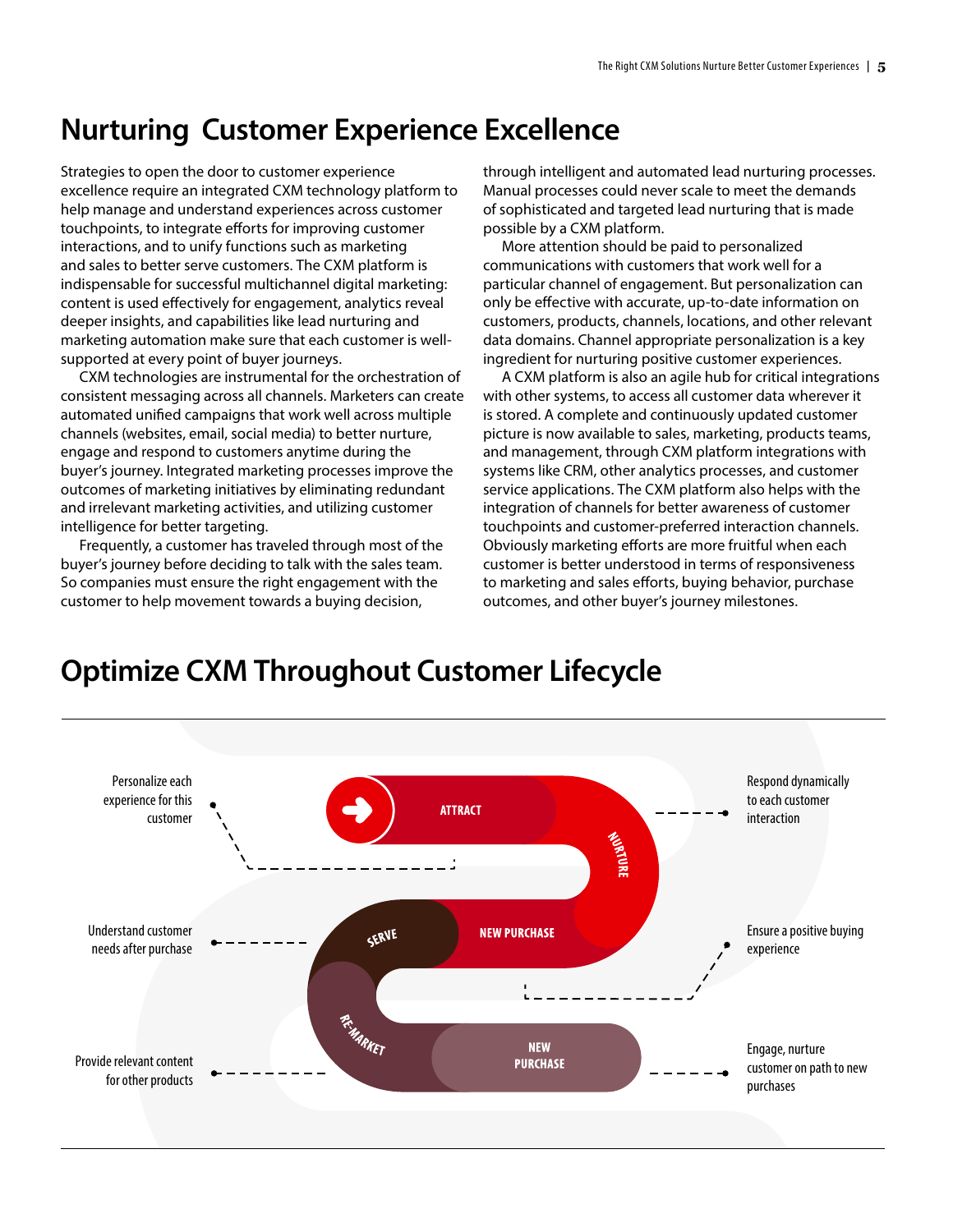# **Choosing a CXM Solution: Best-of-Breed or Integrated Platform**

The perennial technology debate of best-of-breed versus the integrated platform has been around for a long time; software buyers can weigh what each approach offers to decide which is the best fit. However, a vendor that offers an integrated platform in support of CXM – and has a commitment to customer success – should have very good insight into what is needed to improve customer experiences. This kind of integrated marketing platform already offers the capabilities that most companies will need. The integrated platform ensures that all the CXM pieces are already working together at a sophisticated level to help companies agilely interact with their customers.

The "silo effect" of best-of-breed solutions is the biggest problem for software buyers. Multiple applications have to be purchased, learned, and maintained to provide the capabilities already in the single integrated platform. Companies also have the added cost and problems of multiple relationships with individual vendors, instead of one. Then integrations between the separate solutions have to be built

with varying levels of quality and reliability. Often when there's a problem with these separate solutions, each vendor wants to point the finger at the other vendors as the source of the problem.

A best-of-breed vendor is not guaranteed to actually be the "best" at a particular application, nor is there a guarantee that this sort of vendor will keep the technology up-to-date with current trends. The right vendor for an integrated marketing platform will make sure that the platform keeps up with the requirements and desires of the customer base.

The integrated platform is often the best choice in terms of usability, whether the user is a marketer, a designer, or a solution implementer. The integrated platform is frequently best for ease of installation, lower maintenance costs, and a shorter learning curve for all capabilities. Integrated customer information processed through the CXM platform is continuously updated from all interaction channels. For a great software user and customer experience, these are valuable points.



# **Integrated CXM Solution**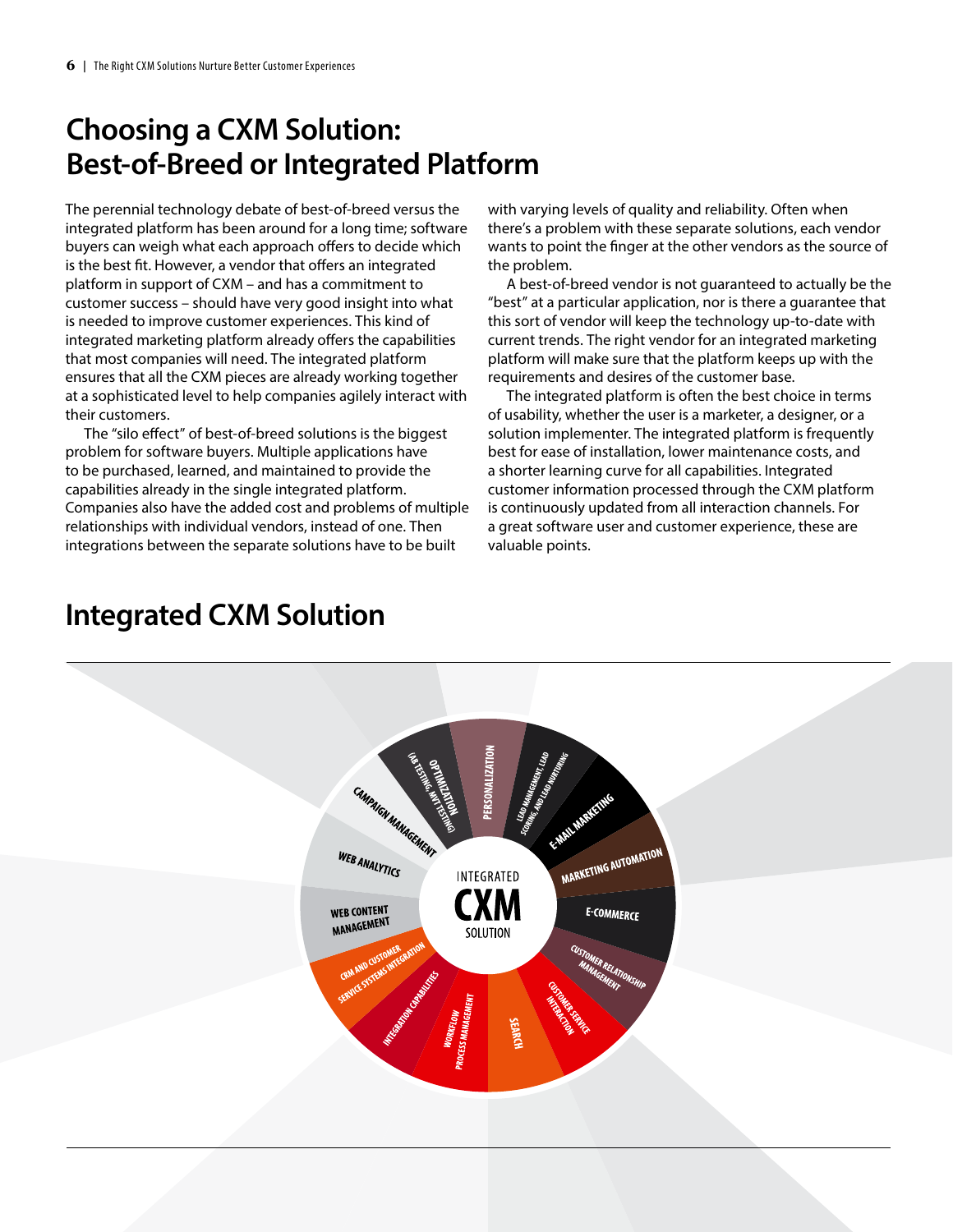#### **Customer Experience Management**



### **Great Customer Experiences Reap Real Benefits**

The reality for many companies is that adopting CXM strategies, along with an integrated CXM platform, is a matter of survival that can quickly become a distinct competitive edge. Companies must focus on "customer first" for all functions, with a better understanding of what customers want, how they behave when buying products and services, and what they need from the company.

Many companies have proven that working to improve customer experiences on every channel pays off with greater customer loyalty and advocacy, increased revenue, and actual cost savings for marketing and customer service. An integrated CXM platform brings value and ease-of-use by eliminating the purchase of multiple applications, and by streamlining training and usage by marketing teams. Customers get what they need faster, with greater

relevance, which often shortens buying cycles. The future for most businesses includes a strong focus on the customer experience – this will require sophisticated multichannel technologies in support of CXM to continue to enhance customer experiences. CXM solutions not only solve immediate needs for digital marketing and multichannel interactions, but can open doors to new opportunities. CXM and integrated marketing processes shouldn't end with converted leads. Significant opportunities remain for targeted customer communications to nurture a more developed long-term customer relationship, to pave the way for new interactions, and eventually grow new purchases and customer brand advocacy. Customers can change very quickly – companies need the right CXM platform to keep up.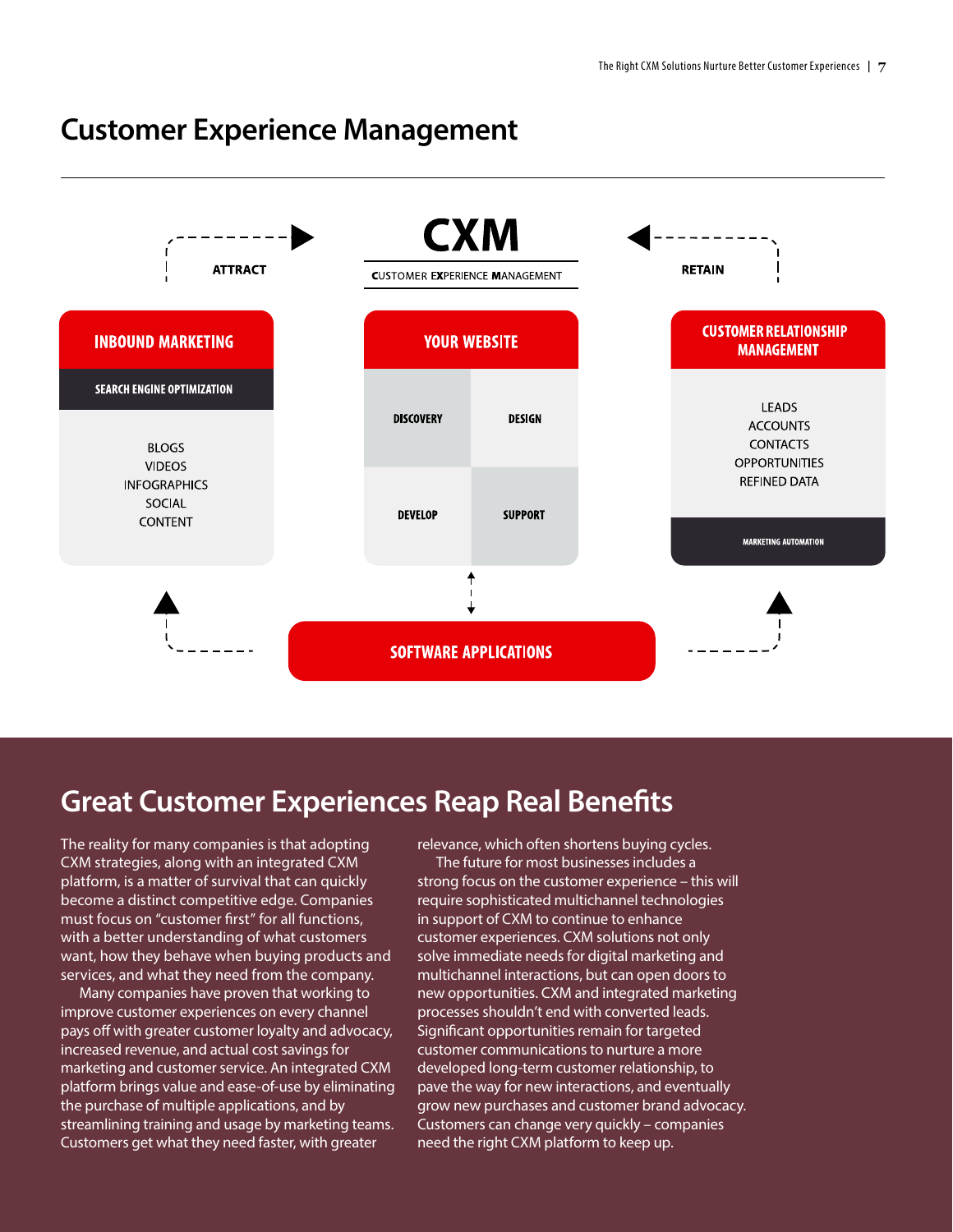## **CXM – Reaping Real Benefits**

- Strategic approach to customer relationships, engagement and marketing that will yield a greater customer lifetime value
- Driving force for sales and demand
- Effective contribution to continuous revenue growth
- New levels of customer and user engagement excellence
- Brand loyalty expanded through positive experiences
- Company reach extended across more digital channels
- Cost reductions for managing digital engagement
- Improved customer data integration and sharing across the enterprise

### **When Your Business Benefits from a CXM platform**

Do you need a CXM platform? First, ask yourself the following questions: has your company adopted business strategies that include a strong customer focus and a commitment to improve customer experiences? Do you want to better support and energize buyer journeys? Then assess the significance of your web presence and the importance of multichannel interactions with customers as they directly impact your goals and revenue.

Your multichannel activities can include customer relationship management, customer service, social media interactions, sales processes, and marketing initiatives. Are you getting the most out of these activities to help customers purchase your products and services, and then come back for more?

#### **INTEGRATED CXM PLATFORM**

- Marketing based on importance of the customer experience
- Shepherding customers on buyer journeys
- Ability to enhance multichannel interactions
- Integrated technologies that focus the business on the needs of individual customers

#### **CXM is what you need if you want to:**

- Grow brand loyalty and customer advocacy
- Increase revenue and repeat business
- Nurture and develop leads into successful deals
- Continuously update customer data analytics to better understand customer behavior
- Optimize the customer experience of your brand
- Create automated and responsive customer personalization for interactions
- Automate processes to evaluate web traffic and lead quality
- Greatly increase marketing team effectiveness
- Continue relevant customer communications after each purchase
- Integrate CXM processes with other systems (CRM, sales force management, customer service applications)



#### **CMS may be enough if you only need:**

- Website creation, web publishing
- Limited digital marketing
- Basic personalization
- Basic content delivery to mobile, other channels
- Limited social channel interfaces
- Basic routing workflow and approvals
- Tools such as automated templates and syndication
- Content authoring and editing
- Rich media management